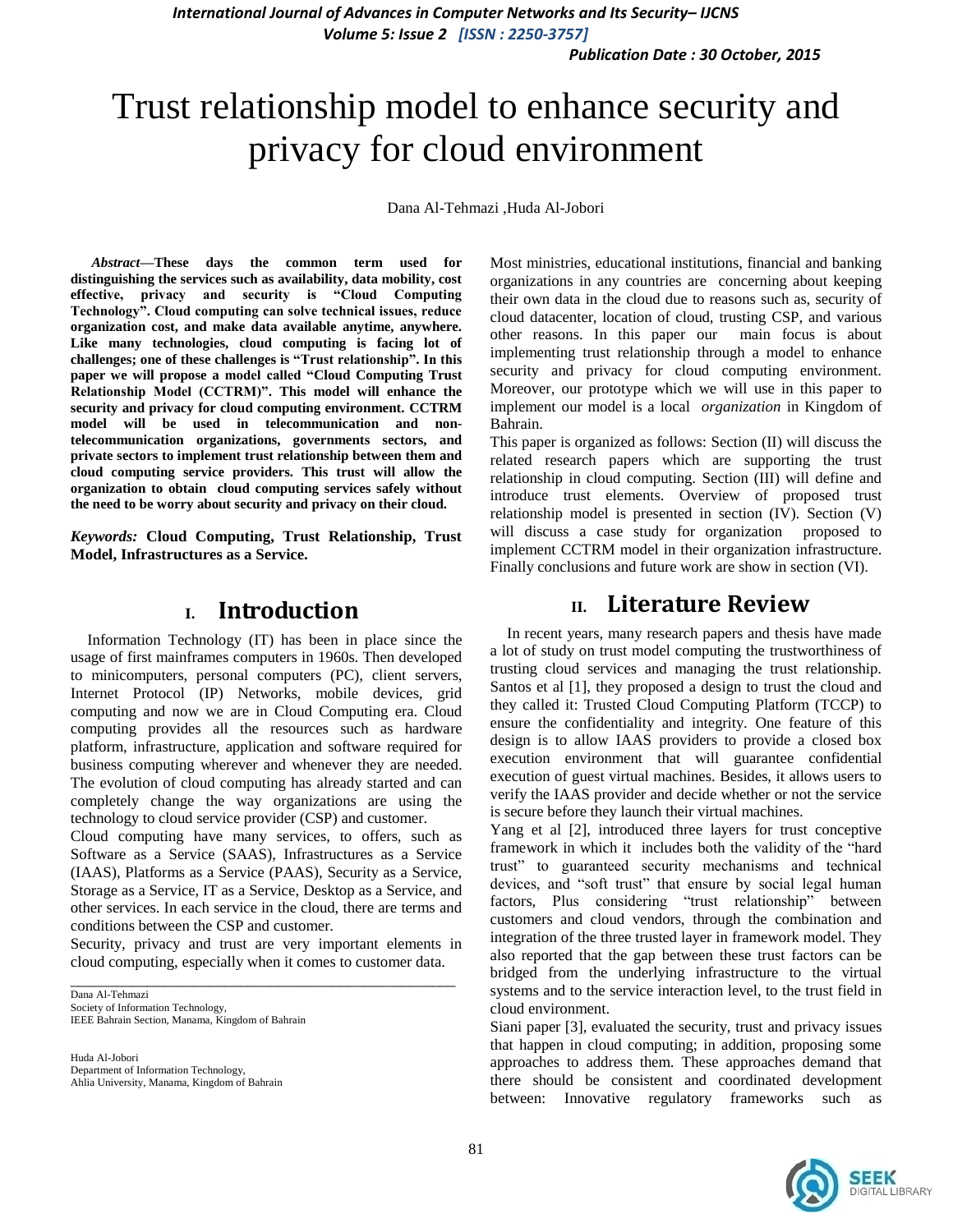*Publication Date : 30 October, 2015*

accountability between operation of global business and provision of reform within cloud environments. Responsible company governance whereby organizations act as responsible host of the data which is entrusted to them within the cloud environment, by ensuring responsible behavior via accountability mechanisms, and balancing innovation with individuals expectations, privacy and being a way of achieving trust. Lastly, Supporting technologies by including privacy enhancing security mechanisms, technologies, encryption, and anonymization.

Pearson et al [4], discussed the key challenges in achieving trusted cloud through the use of detective controls, to identify the appearance of a privacy and security risk that goes against the privacy or security policies and procedures. Beside clarifying the three main components which affect the cloud trust (Security, Privacy, and Accountability). Then focusing in their proposed model which is "Trust Cloud Framework for accountability", and this framework consists of four accountability abstraction layers, initialing with System Layer, Data Layer, Workflow Layer, and ending with policies Law and Replications Layers. This model can be used to give cloud users a single point of view for accountability of the cloud service providers.

Li and Ping [5], analyzed in their paper several trust models used in big and distributed cloud environments and they introduced a new cloud trust model to solve security issues in cross clouds environment in which cloud customer can choose different resources and service providers in various domains. Their model is domain-based where it divides one cloud service providers nodes into the same domain and set trust agent. It distinguishes two different cloud customer roles and cloud servers, beside designing different strategies for both of them. Moreover, the proposed model is treated as one type of cloud service provider just like storage or computation. The model achieves both behavior authentication and identity authentication. Finally, their results show"s that the proposed model can safely and efficiently construct trust relationship in cross clouds environment.

Sun et al [6], introduced trust management model based on a set of theories that included direct trust measurement, computing connecting, and trust chain integrating. This model aims toward the cloud users who are making their own decision on whether to use cloud services from some cloud service provider by giving them trust evaluation groups about cloud providers and then build sensible trust relationship between them. This proposed model is a new idea of how to implement trust management in cloud computing environment.

# **III. Trust Relationship Elements**

The elements used for proposed trust relationship model are six elements, (Privacy, Accountability, Security, SLA, Software/Hardware, and Organization). The model elements are displayed in figure (1).





#### **1)** *Privacy:*

 Privacy is to keep your information data in safe place where no one can reach them and protect them from unauthorized people.

As Tim Mather[7] says "You can have security and not have privacy, but you cannot have privacy without security". Ben Halpert [8] "The personal life of every individual is based on secrecy, and perhaps it is partly for that reason that the civilized man is so nervously anxious that personal privacy should be respected". As a result, Privacy refers to the right of self-determination, that is the right of individuals to "know what is/are known about them", be aware of their stored data, control how that data and information are communicated and prevent from any attack. In additional, it refers to more than just privacy and confidentiality of information data. Protection of personal data derives from the right to privacy via the associated right to self-determination. Every individual user has the right to control their own data, whether its public, private, or professional data.

The data is a set of variables, quantitative, qualitative and values. Data can be explained in many ways, such as data in computing world, data in personal life, data in mathematics reports, data in business, Internet data (broadband data), and many other data"s which the individuals are using in their daily life. These data are the formation of database stored in physical or virtual servers in the cloud. For example, when the individuals are using their mobiles to access their emails they essentially makes many processes either sending emails, saving contacts, deleting emails, adding pictures, adding numbers, etc. After entering these data it becomes as set of information in the cloud storage when it synchronized with their cloud ID such as Gmail id or LinkedIn id.

Furthermore, privacy is divided into two parts: Data privacy and Information security privacy. These two main aspects will affect privacy in all the conditions as they were shown in many researches and experiments. The data privacy and information security privacy are connected together for official and

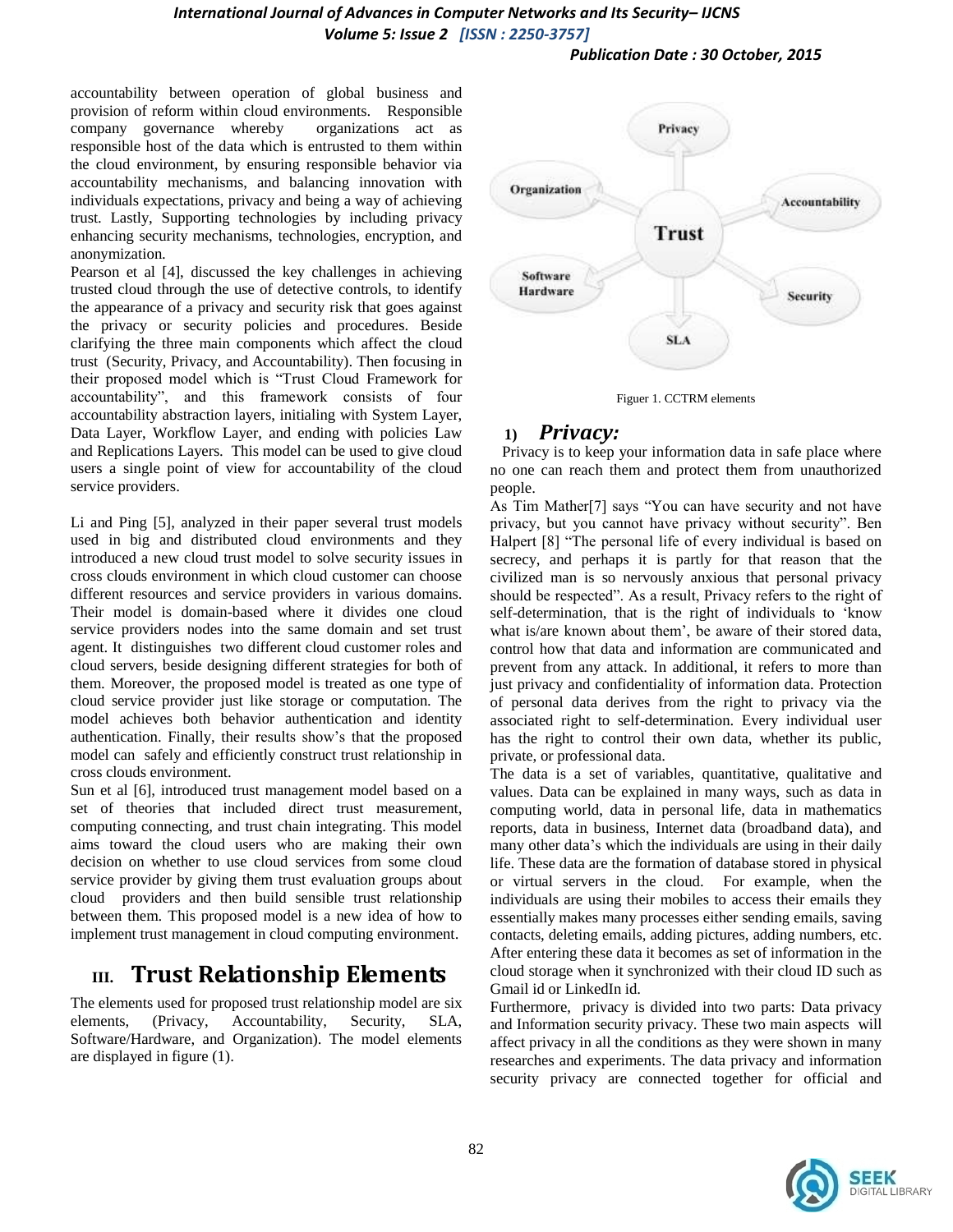#### *Publication Date : 30 October, 2015*

personal use, to collect, disclose, save, delete and storing information data [7].

In other words, privacy is about accountability and transparency to individuals or organizations especially when it comes to cloud environment, privacy is always the substance to a lot of consideration from cloud provider. Figure (2) shows Privacy Structures.



Figure 2. Privacy Structure

#### **2)** *Accountability:*

The other word of Accountability is Responsibility. It means that every organization or individual is accountable and responsible for their own self and especially for their data. The definition of accountability is "*the obligation to act as a responsible steward of the personal information of others, to take responsibility for the protection and appropriate use of that information beyond mere legal requirements, and to be accountable for any misuse of that information."*[9].

For example, the security policy for local organization states that all employees must avoid installing games and chat application on a company infrastructure device such as laptop, tablet, servers, etc. The responsibility of the system administrator in the organization is to keep an eye on the behavior of employees while they are using the internet, network and also checking the security policy if it's being followed as instructed .

To gain accountability to access any resource either this resource is stored in the cloud or not, two steps must be achieved: *verifying identification* of user either by user-name or account number. Providing two or more credential set to *authenticate* user with the system such as password, cryptographic key, or personal identification number (PIN). If the system determines that the user can access the resource, then the user is *authorized* and eligible to access the resource because the system checks the rights and the privilege for the user. So in this case the user will be accountable [10].

The technical mechanisms for accountability in cloud computing can include encryption and decryption methods for data security and privacy. Moreover, accountability can provide transparency between CSP and customers if they trust each other and CSP achieve their obligations towards their customers. E.g. Cloud Platforms Social Networks (CPSN) are scalable cloud applications hosted by profitable clouds such as Facebook (FB). The applications of (FB) are hosted by Amazon Web Service (AWS) platform, and the design architecture for Facebook application in social cloud computing network is typically similar to (PAAS) architecture [11]. Application programming Interface (API) of (FB) provides a set of information about users such as the friends list, groups, application users, events, photos, and profile

information [12]. The (FB) programming language is a subset of Hypertext Markup Language (HTML) Markup language with Facebook Java Script (FBJS). Such infrastructure and platform cannot be used in an environment where customers need some level of accountability for the reason that there are no Service Level Agreement (SLA) between customer and (FB) provider, it's only about using free application in the cloud and customer can control their security setting for their account [13].

#### **3)** *Security:*

Security is an important element for establishing trust in any organization, between individuals and CSP, for the reason that, if security policy in CSP is strong then the trust will be strong too, and the customer will deal and trust CSP without concern about their data in the cloud. Security is about a model called Confidentiality, Integrity, and Availability (CIA) model. This model designed to guide and control policies for information security within an organization [10]. Therefore, confidentiality is a set of rules that restrict access to information; Integrity is the guarantee that the information is accurate and trustworthy. Availability is an assurance of ready access to the information by authorized individuals.

> **3.1)** *Confidentiality:* is to linked data that has confidentiality and privacy to assure that private information of individuals or organizations are not available to unauthorized users. This is to assure that individuals can control and monitor their own data. For instance, the *social engineering attack* is happening when a user tricks another user into *Sharing Confidential Information* (SCI), by pretending that someone authorized the user to have access to their secured information. This attack take one-to-one communication medium method that used to perform social engineering attacks [14].

> **3.2)** *Integrity:* is connecting data integrity and system integrity to assure that information and programs are changed and specified in authorized way. Also to assure that the system integrity performs perfectly and deliberates from unauthorized manipulation of the system.

> The system"s integrity will be compromised. For example the users usually affect a system or data's integrity by mistake for any instance. If the user insert unfitting values into a data processing application that will end up charging a customer \$3,000 instead of \$300. Another example if an employer with a filled hard drive may inadvertently delete some configuration files by assumption mistake, such as deleting a boot.ini file because the user don"t remember ever using it.

> Security should be more simple to customers capabilities to give them only certain sets and functionality. As a result, the mistakes become less devastating and less common. The system and critical files must be kept in secure and restricted place from viewing and accessing by any unauthorized users. In

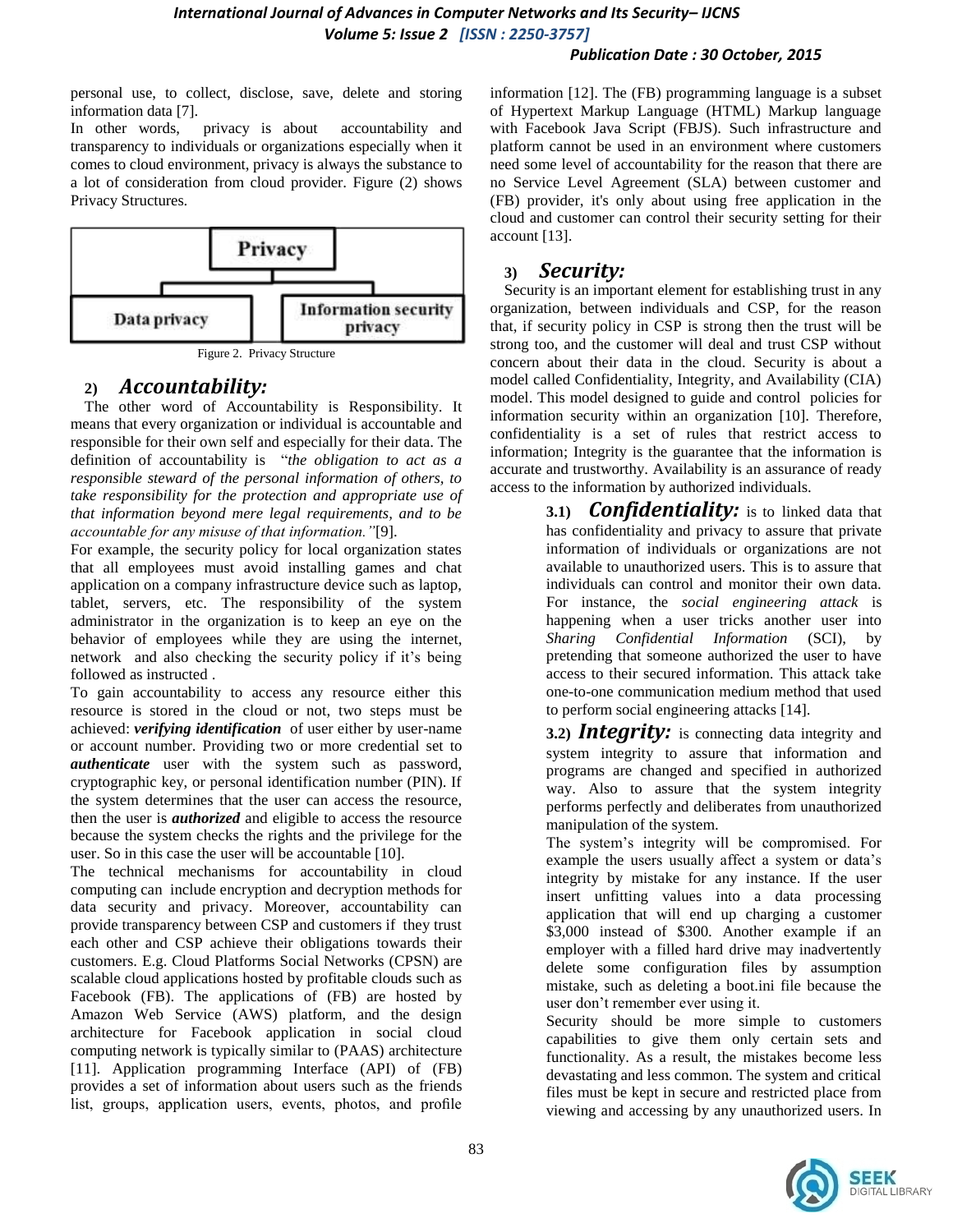#### *Publication Date : 30 October, 2015*

other words, the applications should arrange a mechanisms that will check validity and input values [10].

**3.3)** *Availability:* is to ensure accurate maintenance to all hardware and software in an organization and to perform hardware repairs immediately when needed. To provide a certain measure of redundancy and preventing the occurrence of bottlenecks and also providing suitable communications bandwidth to implement emergency backup for data lost and emergency backup for power systems in organization [10]. Alongside to keep current power with all necessary system upgrades, and guarding against unauthorized person and malicious actions such as Denial-of-Service (DoS) attacks [14]. For example, In Japan 2011 Tohoku earthquake and tsunami resulted the biggest power plant incident and it has caused the highest economic loss in history from any earthquake (over \$300 billion USD). Moreover, this earthquake caused the highest death toll from any developed country (HDI>0.8) by approximately 3 times. Such disasters affected the country economics and business especially for governments and big companies, if they didn"t have a disaster recovery plan for their data and infrastructures [15].

Achieving security CIA model are important to implement trust in cloud computing between CSP and customer.

## **4)** *Service Level Agreement (SLA):*

SLA can be define as a document characterizing the level of service predictable or expected by a customer from a provider, placing out the standards in which that service is measured, and the penalties or remedies if any failure to meet the expectations. Generally, SLAs are between two indivials or external suppliers and companies [16].

For example, the SLA of internet exchange companies, promised their customers with a high bandwidth availability and less than a quarter minutes of downtime per month, and service provisioning will include transfer requests, new service requests, direct supply, billing information, fault management, and allow the customer to reduce their payment by a given percentage if that is not accomplished [16].

In line with the active environment in cloud computing, it is required nonstop monitoring on Quality of Service (QoS) features are necessary to enforce SLAs. The SLA is the only authorized agreement between the service provider and customer. Although cloud customers do not have access over the fundamental figuring resources, they do need to ensure the excellence, availability, reliability and performance of these resources when customers have migrated their core business functions into their entrusted cloud. In other words, it is vital

for customers to obtain guarantees from providers on service delivery [17].

This SLA serves as a foundation between the customers and the providers to begin transactions. The QoS attributes act as a significant part of an SLA (such as response time and throughput). However significant changes in the agreement must to be closely supervised. Evaluating the quality of cloud providers approach from a security point of view is difficult, because many cloud providers will not expose their infrastructure and applications to their customers. Due to the complex nature of customer demands, a simple "measure and trigger" process may not work for SLA enforcement. Attention in designing SLA improves the trust and therefore can increase throughput from the agreement.

SLA management is responsible for establishing, reviewing and cancelling of SLAs document with customer in all cases. In additional, the SLAs are based on service designs negotiated and agreed with the customer. Furthermore, the SLA is part of service delivery processes of International Organization for Standardization/ International Electrotechnical Commission (ISO/IEC) 20000 standard [18]. ISO/IEC 20000 is an international Information Technology (IT) standard that allows companies to demonstrate excellence and show best practice in IT management. This standard ensures companies to achieve evidence-based benchmarks to continuously improve their provision of IT services. ISO/IEC 20000 was established in 2005 based on the IT Infrastructure Library (ITIL) best practice framework, and got updated in 2011.

The implementation of ISO/IEC 20000 has grown quite fast in the international field of IT service providers and it has become a competitive differentiator for supply IT services [19].

## **5)** *Software and Hardware:*

Software and Hardware are a set of applications, programs, machines and virtual machines which is designed and developed to work together to perform the new technology in the business markets. Cloud computing offers software and hardware as services in the cloud. So basically the machines can"t work without a program or software to on/and off the system or to input/ and output the data.

The physical devices that an individual able to touch it (tangible) is called hardware. And software is a set of commands collection, codes and instructions installed into the hardware device and cannot be touched (intangible). For instance, the individual is using keyboard in the computer to write any tasks in Microsoft word application and save it in computer hard disk. The keyboard is a hardware and Microsoft application is a software. Another example, the firewall device which is used in LAN and WAN network is a hardware, and the applications which are running inside the firewall device is the software [20]. Individuals or organizations need to assure that their devices comply with their security policies.

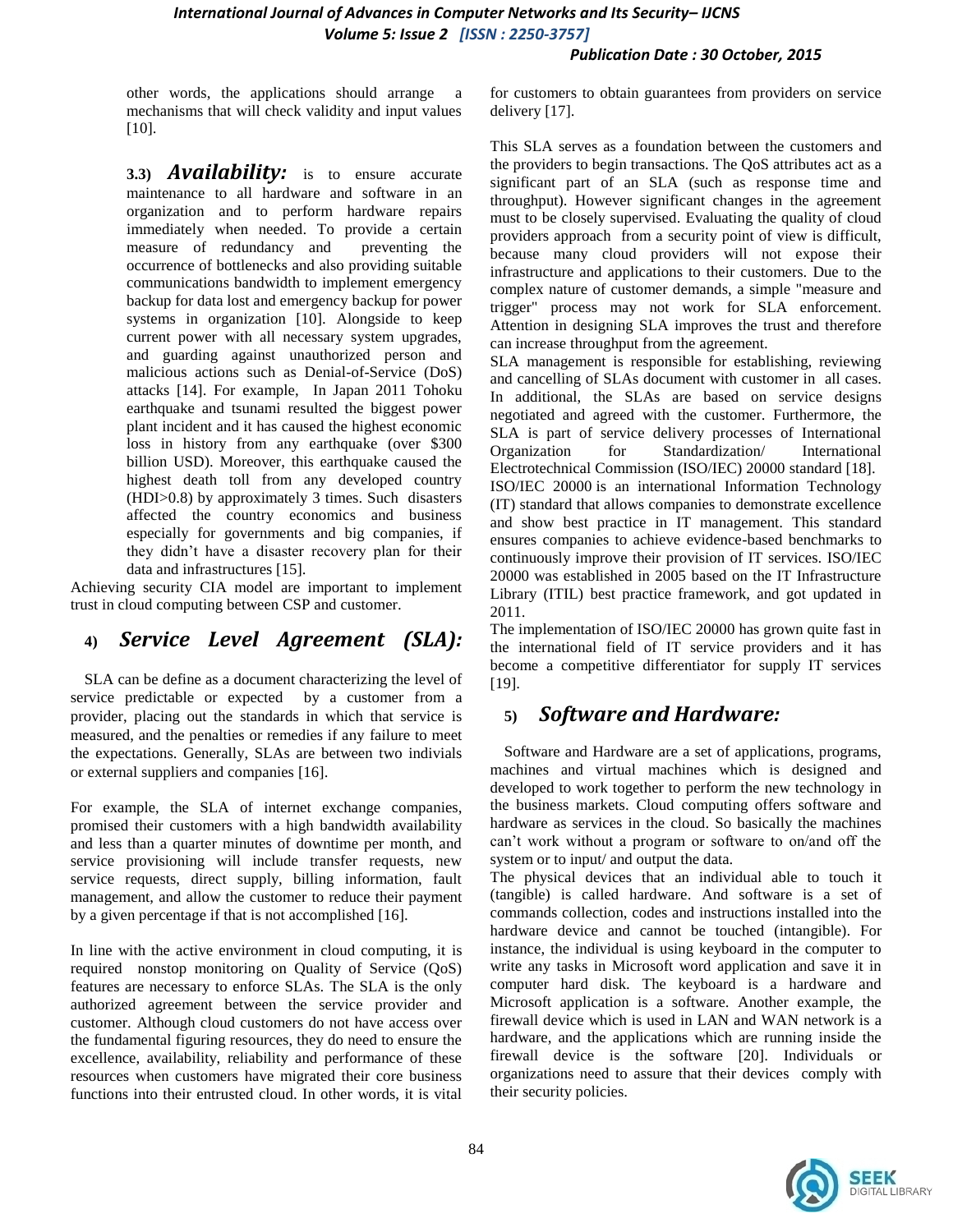#### *Publication Date : 30 October, 2015*

Apart of hardware and software, the big companies allow their staff to use (BYOD) Bring Your Own Device technology. This technology lets users to carry their own devices anywhere they want in the company, but also they must follow the (BYOD) security policy[21].

#### **6)** *Organization:*

The organization can be defined as a community, or society or institute representing certain types of people, those people are working together to achieve the organization goal. The three layers of trust in any organization are as the following [22]:

- *Individuals level*, the trust is based on interpersonal interaction.
- *Groups level*, the trust is representing collective values and identities.
- *And System level*, the trust is institutional and based on systems, reputation and roles from which inferences are towed the trustworthiness of an individual.

The organizations and companies who are raising and cherishing trust as an important value in their work culture and working to build trust relationship behaviors between every individual in the organization is a successful organization[23]. But some organizations are weak when it comes to trust relationship in their work environment. So these companies are looking for ways to enhance the trust between individuals in their organization [24], and here are three steps to begin with:

- **6.1)** *Sharing Information***,** is one of the power and best ways to build trust between individuals. Sharing information can be by disclosing information and data that is considered privileged including sensitive and important subjects such as future plans and strategies of the organization.
- **6.2)***Telling It Straight,* the best quality in the leader and management is their integrity, the individuals who are working in any organization want always to follow someone they trust who will tell it straight. All these attributes mentioned needed to develop the trust essential for strong long term relationships inside and outside the organization.
- **6.3)***Admitting Mistakes,* leaders who admit mistakes when they are wrong are not seen as weak actually they are seen as having integrity and being trustworthy.

At the end of this part, we conclude that the trust in organization must be treated as valuable, highly appreciated, and a precious trait. The foundation of all strong and healthy relationships in organization are building trust relationship between managers and employees.

After we explained the elements of CCTRM model in details; we became able to identify that we can get the trust in each element, and we can get trust relationship if we achieve all the elements. This trust relationship can be between individuals or organizations. In section (IV) we discuss the overview of proposed CCTRM model.

# **IV. Overview of proposed CCTRM model**

To enhance security and privacy in cloud computing environment, we proposed the trust relationship CCTRM model. This logical model can be used in any organization seeking for achieving trust relationship in their infrastructure environment. The main purpose of CCTRM model is to build trust between CSP and customers/ organizations. Figure (3) shows the process of CCTRM model.



Figure 3. CCTRM model process

CCTRM model works when the organization sends a request for joining and getting a new service in the cloud from CSP. But before that the organization and CSP should agree about SLA. The SLA must provide privacy, accountability, security, software and hardware to the organization. Trust factor should be between two parties (organization and CSP).

If the two parties agreed then trust relationship will establish between them. The example in figure (3) shows that the organization has requested an upgrade for their Microsoft

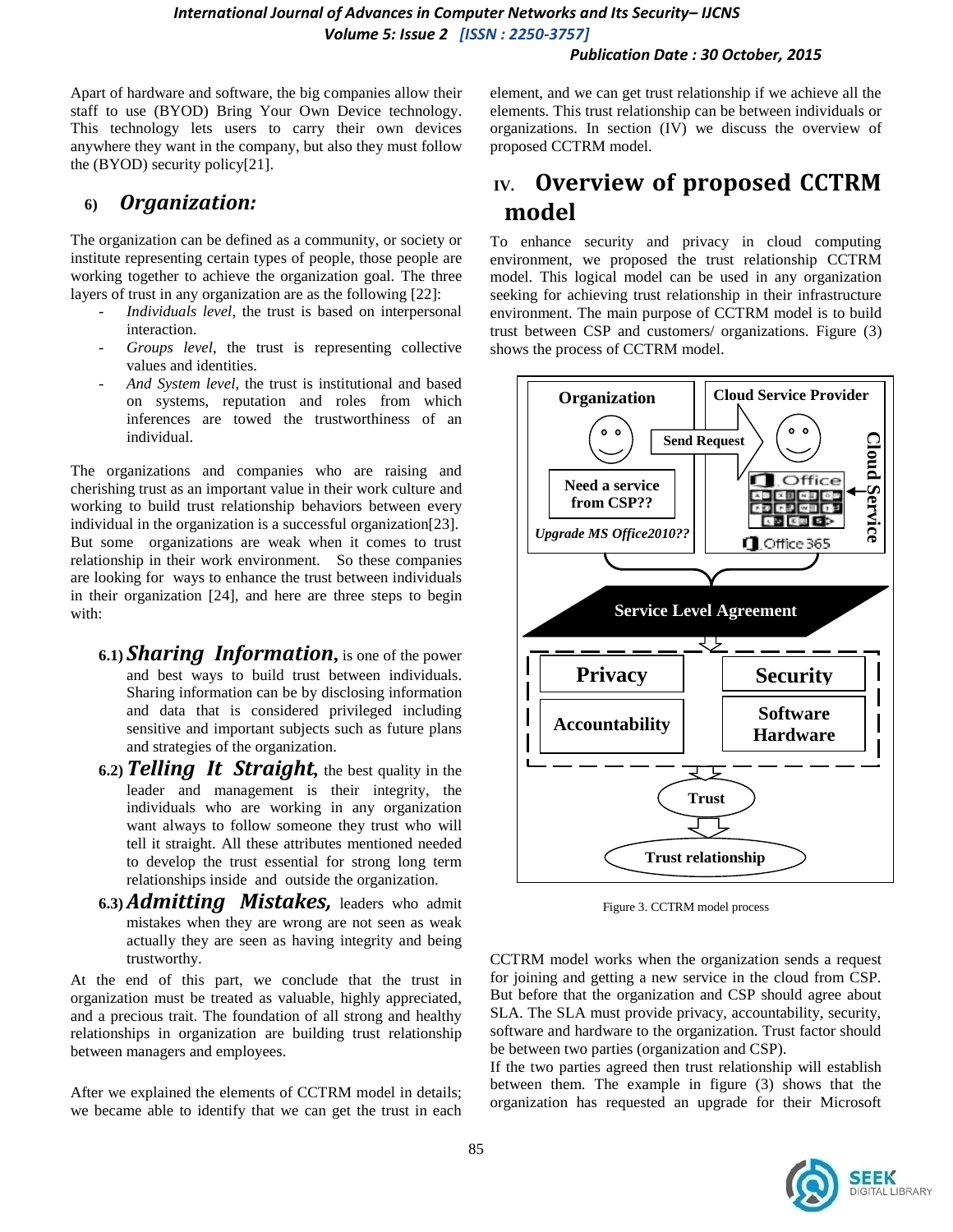#### *Publication Date : 30 October, 2015*

office (MS) set. They want to upgrade their MS office from 2010 to Office 2012 and join it to Office 365 in the cloud.

The organization agreed with CSP and they sign up the SLA; at the end they achieved all the element in CCTRM and they establish trust relationship.

In section (V) we will discuss case study for implementing CCTRM model in any organization.

# **V. Case study for implementing CCTRM model in organization infrastructure**

Local organizations plan to transform their infrastructure and to reduce their operating costs by implementing (IAAS) private cloud. First the organization needs to agree and work with an CSP to understand the terms and conditions for SLA documents.

The organizations are looking to upgrade from windows server 2003 R2 and windows server 2008 R2 to windows server 2012 R2 with Hyper-V and to deploy the Microsoft System Center Suite of Products (MSCSP). Moreover, the organization planning to upgrade their mail server from Linux to Microsoft Exchange server 2013 SP1. And finaly join the organization to cloud environments.

## **A.** *Overview of organization infrastructure*

This local organization is based on Kingdom of Bahrain since 2003 and its specialized in providing IT solutions and consultants for local companies who are looking to establish new business in information technology sector, and there are around 60 employees working at this organization.

Currently the organization is running a mixture of windows server 2003 R2 and windows server 2008 R2, the Operating System (OS) used are Microsoft windows 7 professional and the Microsoft Office set is Office 2003. This organization running Linux mail server and OS for mail server is red hat.

# **B.** *Business need for improving infrastructure*

One of the main reasons push the organization to upgrade and change their infrastructure is the issues which they were facing it with Linux mail server such as sending e-mails, it always request the outgoing server Simple Mail Transfer Protocol (SMTP) authentication, and for every new employee it requires to create a user name and password, then it requests to setup Internet e-mail setting such as configure Incoming server port Post Office Protocol 3 (POP3) and Outgoing server port SMTP. This configuration takes time. So the organization decided migrate their Linux mail server with Microsoft Exchange and upgrade their Microsoft Windows Server to Windows Server 2012 R2 Standard, and upgrade Microsoft Office set to Microsoft Office Professional 2013.

The organization had a meeting with CSP, and they offered to do the work.

At this point the organization and CSP will have a work relationship until the project of improving the infrastructure is done.

## **C.** *Solution*

The organization considered using virtual machines for their implementation, and found CSP (Microsoft) more competitive on price and offering easy integration, and strong security. The organization deployed Microsoft Center Data Protection Manager (MCDPM) 2010 to enhance organization infrastructure security. And migrated mail server with new Microsoft Exchange server, then they upgraded Microsoft OS for windows server to 2012 R2 along with Hyper-V virtualization technology to make use of agreement for lowcost volume licensing of software. On the Windows server 2012 R2 platform the organization implemented the MSCSP including Microsoft system center virtual machine manager 2012 R2 for improved data center management and performance monitoring. In additional, the OS of Windows Microsoft upgraded to Windows 8 and upgraded Microsoft office set to 2013 professional.

Finally, the SLA between organization and CSP (Microsoft) has included all the CCTRM elements (organization, SLA, security, privacy, accountability, software and hardware).

# **D.** *Benefits of implementing the project*

Choosing the right CSP facilitate collaboration between the organization and CSP to trust each other and work smoothly. The CCTRM model achieved at this project and the benefits are listed below:

- $\triangle$  The organization got a new environment sustainability for private cloud,
- $\div$  This project helped to reduce operating costs from 100 percent to 50 percent,
- Improved manageability from the system center suite to all the products,
- $\triangle$  Increased security part in organization infrastructure,
- $\triangle$  Reduced physical servers from 20 physical servers to 10 physical serves, and that"s allow to increase virtual servers,
- And, It became easy for technical teams to create and configure any new e-mail with Microsoft Exchange server.

# **VI. Conclusions and Future Work**

 Cloud computing has main security issues. In this paper we proposed CCTRM model to enhance security and privacy in cloud computing environment and to establish a trust relationship between CSP and organization. We choose a local organization and CSP to implement prototype of this model. And we succeeded in implementing model prototype. Our future work will be in implementing the CCTRM in real phase